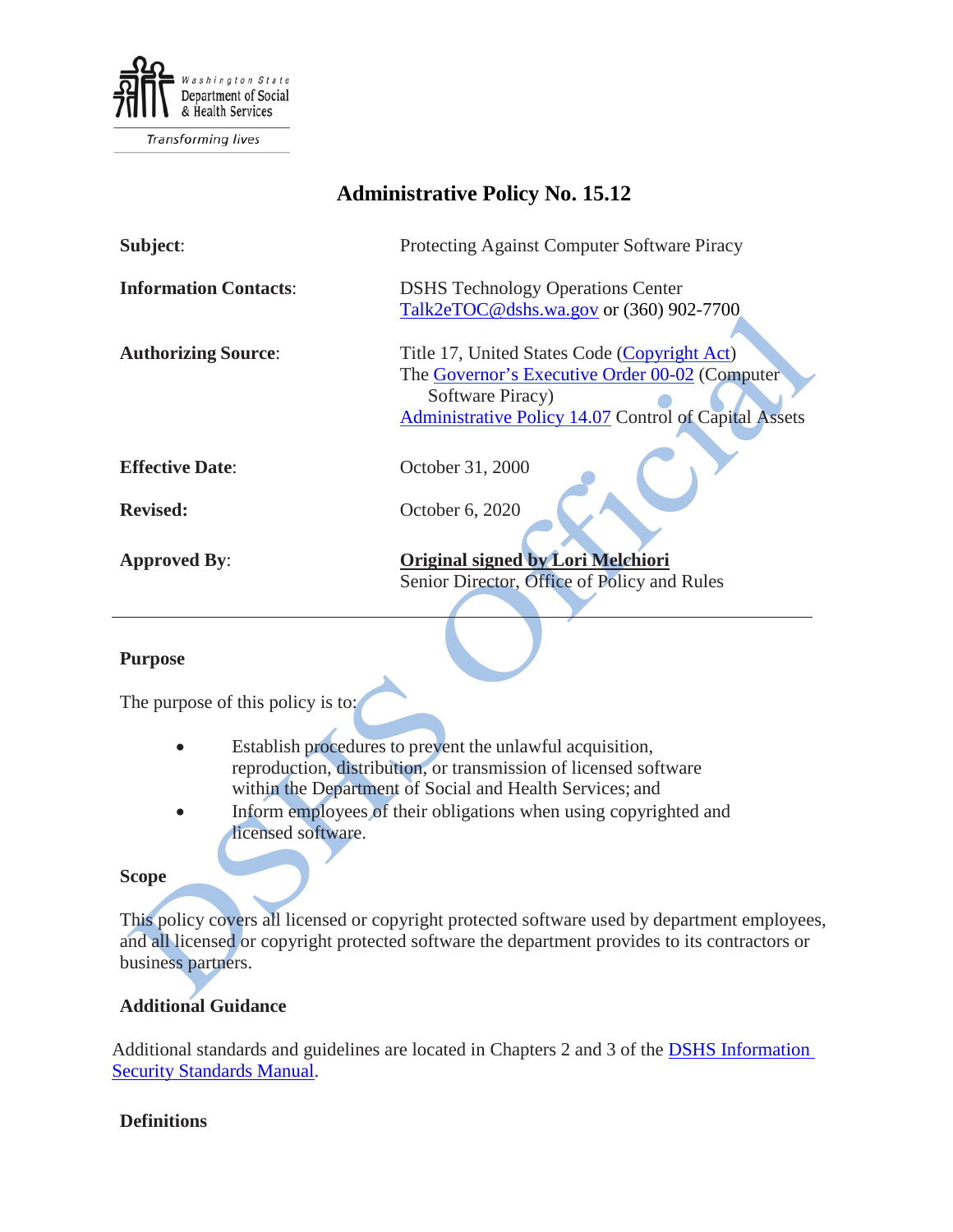Administrative Policy No. 15.12 October 6, 2020 Page 2

**Authorized software:** Software is considered authorized if:

- A license has been obtained by the department and an employee or contractor has been given permission to use the software by their DSHS supervisor or as authorized in their contract; or
- The manufacturer has given written permission to the department to use the software.

**Computing equipment:** Any device that can be loaded with software, including but not limited to; personal computers (PC), servers, laptops, tablet PCs, and cell phones.

**Departmental organization:** An administration, division or office-level organization within the Department of Social and Health Services.

**Licensed software:** Any software that requires an agreement to an attached license, or shareware or trialware products that are initially available for free and then require acquisition within a stated period of time. These licenses can be by device, user, or for unlimited use.

**Licensing and copyright laws:** Licensing and copyright laws govern the purchase, lease, license, and use of copyrighted materials such as computer software, audio and video recordings, printed matter, and data captured in various other media. Most licenses and copyright restrictions prohibit the copying of the subject material.

**Remote Location:** Any location outside of a DSHS office. This would include telecommuting from home or elsewhere.

**Software Piracy:** Software comes with a license that defines how that software may be used or distributed. Any use (such as copying it for distribution, or using it on multiple computers) in conflict with the license is a violation of [Governor's Executive Order 00-02](https://www.governor.wa.gov/sites/default/files/exe_order/eo_00-02.pdf) (Computer Software Piracy), and is considered software piracy.

### **Policy**

## A. All employees must:

1. Follow the terms and conditions of all licensing agreements and provisions of the [Copyright](https://www.copyright.gov/title17/) Act. To obtain a copy of a license agreement consult with your local IT manager.

- 2. Comply with the terms of the software license agreement when determining if reproducing or copying software on department owned or leased computing equipment is permitted.
- 3. Use only authorized software on department computing equipment regardless of whether the equipment is located at the workplace or at a remote location. Contact your local IT manager if you have questions